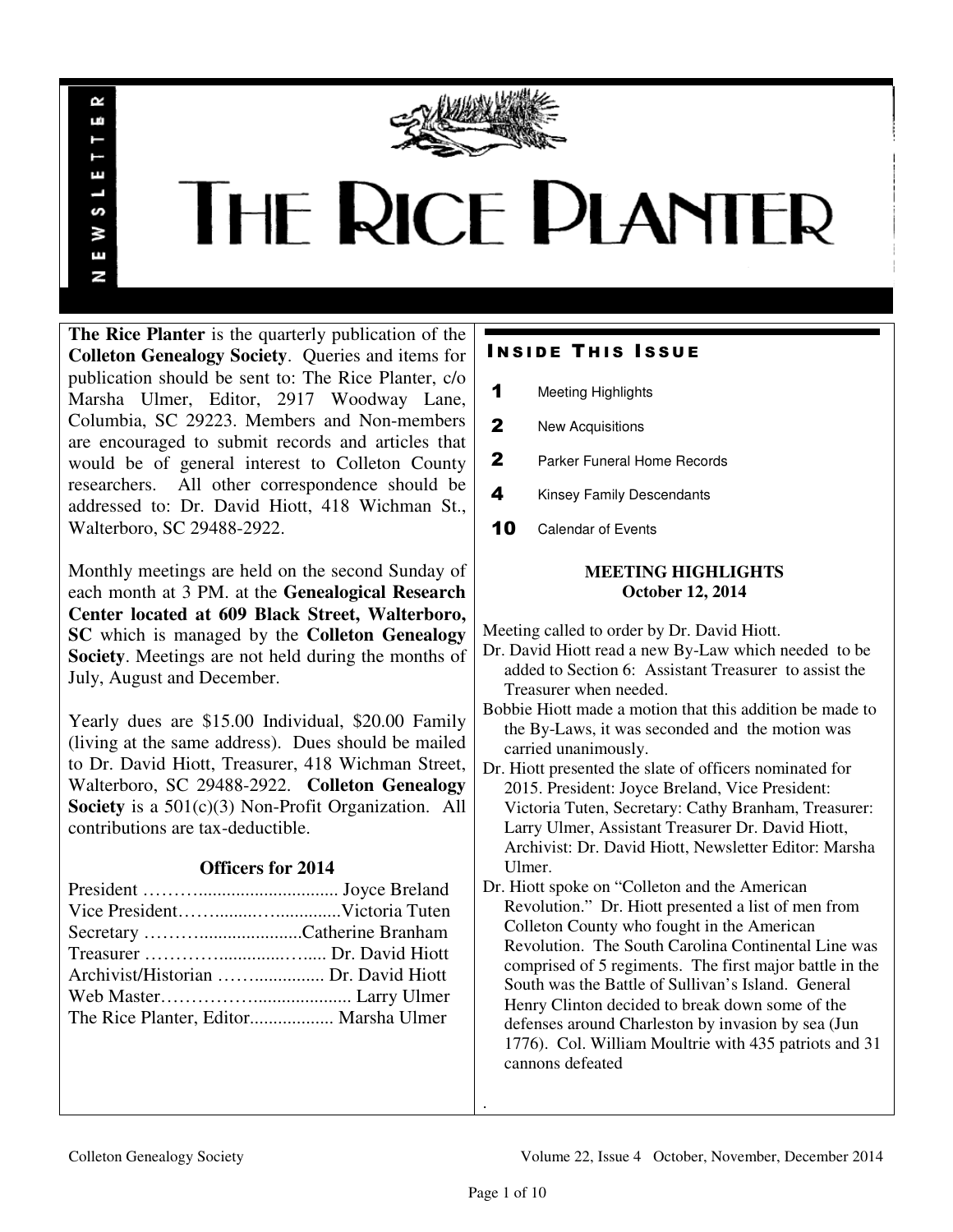| Adm. Peter Parker with 9 British Men of War and 260                                                                            | NEW ACQUISITIONS TO COLLETON GENEALOGY                                                                     |  |
|--------------------------------------------------------------------------------------------------------------------------------|------------------------------------------------------------------------------------------------------------|--|
| naval guns. The American loses were 12 dead and 30                                                                             | <b>RESEARCH CENTER</b><br><b>NAME</b><br><b>DONOR</b>                                                      |  |
| men wounded. British losses were 25 dead and 150                                                                               | Jamestowne Ancestors, 1607-1699                                                                            |  |
| men wounded. On June 29, 1775 the British                                                                                      | by V. L. H. Davis given in memory                                                                          |  |
| evacuated.                                                                                                                     | of Nell Simmons<br>David & Bobbie Hiott                                                                    |  |
| Meeting adjourned.                                                                                                             |                                                                                                            |  |
| Those in attendance: J. W. Bishop, Joe Ellen Bishop,                                                                           | A History of The Easterling Family                                                                         |  |
| Betty P. Black, Cathy Branham, Joyce Breland,                                                                                  | by Easterling Fam. Gen Soc,<br>Wesson, MS<br><b>Betty Easterling</b>                                       |  |
| Carolyn G. Ferrell, Tommy Ferrell, Nancy Field, Dot                                                                            |                                                                                                            |  |
| Glover, Jim Goodwin, Bobbie and Dr. David Hiott,                                                                               | Deep Roots; Rice Farmers in West                                                                           |  |
| Joy M. Lawson, Libby Steadman, John C. Stelle,                                                                                 | Africa and the African Diaspora                                                                            |  |
| Victoria Tuten, Larry and Marsha Ulmer, and Edwin                                                                              | by Edda L. Fields-Black<br>Edda L. Fields-Black                                                            |  |
| Walker.                                                                                                                        |                                                                                                            |  |
| <b>MEETING HIGHLIGHTS</b>                                                                                                      | SC Mag. Of Anc. Res. (SCMAR)                                                                               |  |
| <b>November 9, 2013</b>                                                                                                        | Issues $2 & 4$ of Vol. 30<br>Purchased by CGS                                                              |  |
|                                                                                                                                | (Funds donated by Dr. Warren &<br>Mrs. Eason)                                                              |  |
| President, Joyce Breland called meeting to order.                                                                              |                                                                                                            |  |
| Bobbie Hiott made a motion that we vote into office the slate of                                                               | Combahee River Raid by Jeff Grigg<br>Purchased by CGS                                                      |  |
| Officers presented at the October meeting. Julie Bell                                                                          | (The Story of Harriet Tubman)                                                                              |  |
| seconded the motion, vote was taken and passed                                                                                 |                                                                                                            |  |
| unanimously.<br>Dr. Hiott presented the speaker for the meeting, Dr. Edda                                                      | PARKER FUNERAL HOME RECORDS                                                                                |  |
| Fields Black. She has roots in Colleton County in the Green                                                                    | <b>Robertson, Henry Marion</b>                                                                             |  |
| Pond area but grew up in Miami. She is a graduate of the                                                                       | b. Aug 14 1902 Colleton Co, SC                                                                             |  |
| Univ. of Pennsylvania. She is on the faculty of Carnegie                                                                       | d. May 23 1957 Colleton Co. Hosp.                                                                          |  |
| Melton University, Associate Professor of History. Her                                                                         | bur. Gruber Cemetery                                                                                       |  |
| interest in Rice Planting and has written a book on the                                                                        | Occ. Farmer<br>Spouse: Mary Edlah Hughes                                                                   |  |
| subject. She has studied rice planting in West Africa and                                                                      | Father: John Robertson b. Colleton Co, SC                                                                  |  |
| Green Pond. Rice originated in Asia and Africa. There is a                                                                     | Mother: Josephine Craven b. Colleton Co, SC                                                                |  |
| strict division of labor in rice planting. She showed pictures<br>of the special shovel that had been developed in West Africa | Son: John Howard Robertson of Charleston, SC                                                               |  |
| and used in preparing the soil for planting. Men prepare the                                                                   | Sgt. Henry B. Robertson of Fort Bragg, NC<br>Dau: Mrs. James O'Quinn of Walterboro, SC                     |  |
| soil and the women sew the seed by broadcasting. It takes                                                                      | Mrs. G. W. Thomas of Canadys, SC                                                                           |  |
| about 5 months from preparing the soil to harvesting the                                                                       | Mrs. C. E. Dandridge of Cottageville, SC                                                                   |  |
| rice crop. Her talk was very interesting and applicable to                                                                     | Bro: John Lee Theodore "Oddie" Robertson of Mt. Pleasant, SC                                               |  |
| rice production in this area.                                                                                                  | Walter Robertson of Cottageville, SC<br>David Weston Robertson of Cottageville, SC                         |  |
| Meeting adjourned.                                                                                                             | Joseph Robertson of Cottageville, SC                                                                       |  |
| Those in attendance: Cindy Belknap, Julie Bell, Joe and<br>Jo Ellen Bishop, Betty P. Black, Cathy Branham, Joyce               | Sis: Mrs. Preston Smith of Early Branch, SC                                                                |  |
| Breland, Charles Bridges, Lenora Hickman, Dr. David                                                                            | Mrs. Henry Davis of Charleston, SC                                                                         |  |
| Hiott, Bobbi Hiott, John Hiott, Kaye Hull, Christine Hurst,                                                                    | 10 Grandchildren                                                                                           |  |
| Becky Kinard, Ted Kinard, Joy M. Lawson, Leslie and                                                                            | <b>Saunders, William Chesley</b>                                                                           |  |
| Marjorie Manigault, Libby Steadman, Victoria Tuten, Larry                                                                      | b. Apr 16 1876 Colleton Co, SC                                                                             |  |
| and Marsha Ulmer, N. P. VonLehe.                                                                                               | d. Feb 28 1957 Forest Hill Rest Home, Columbia, SC                                                         |  |
|                                                                                                                                | bur: Doctors Creek Baptist Church<br>Occ: Retired Farmer                                                   |  |
| <b>RENEWED YOUR MEMBERSHIP?</b>                                                                                                | Spouse: Rivie Thompson                                                                                     |  |
| Your membership and family research is important to us. We<br>look forward to having you renew with Colleton Genealogy         | Father: B. C. Saunders                                                                                     |  |
| Society again for 2015. Please send your 2015 membership fee                                                                   | Mother: Mary Adams                                                                                         |  |
| to Colleton Genealogy Society                                                                                                  | Son: W. C. Saunders Jr of Walterboro, SC<br>Step-son: Lt. Col. John A. Saunders of Citadel, Charleston, SC |  |
| c/o David Hiott, Treas.                                                                                                        | Dau: Mrs. R. A. Chaplin of Columbia, SC                                                                    |  |
| 418 Wichman Street                                                                                                             | Mrs. L. G. Cribb of Wake Forest, NC                                                                        |  |
| Walterboro, SC 29488-2922                                                                                                      | Mrs. M. S. Fralick of Bamberg, SC                                                                          |  |
| We are a $501(c)(3)$ Non-Profit Organization and all donations                                                                 | Bro: J. B. Saunders of Walterboro, SC<br>Sis: Miss Biddie & Miss Effie Saunders of Walterboro, SC          |  |
| are tax deductible.                                                                                                            | 20 Grandchildren and 7 Great Grandchildren                                                                 |  |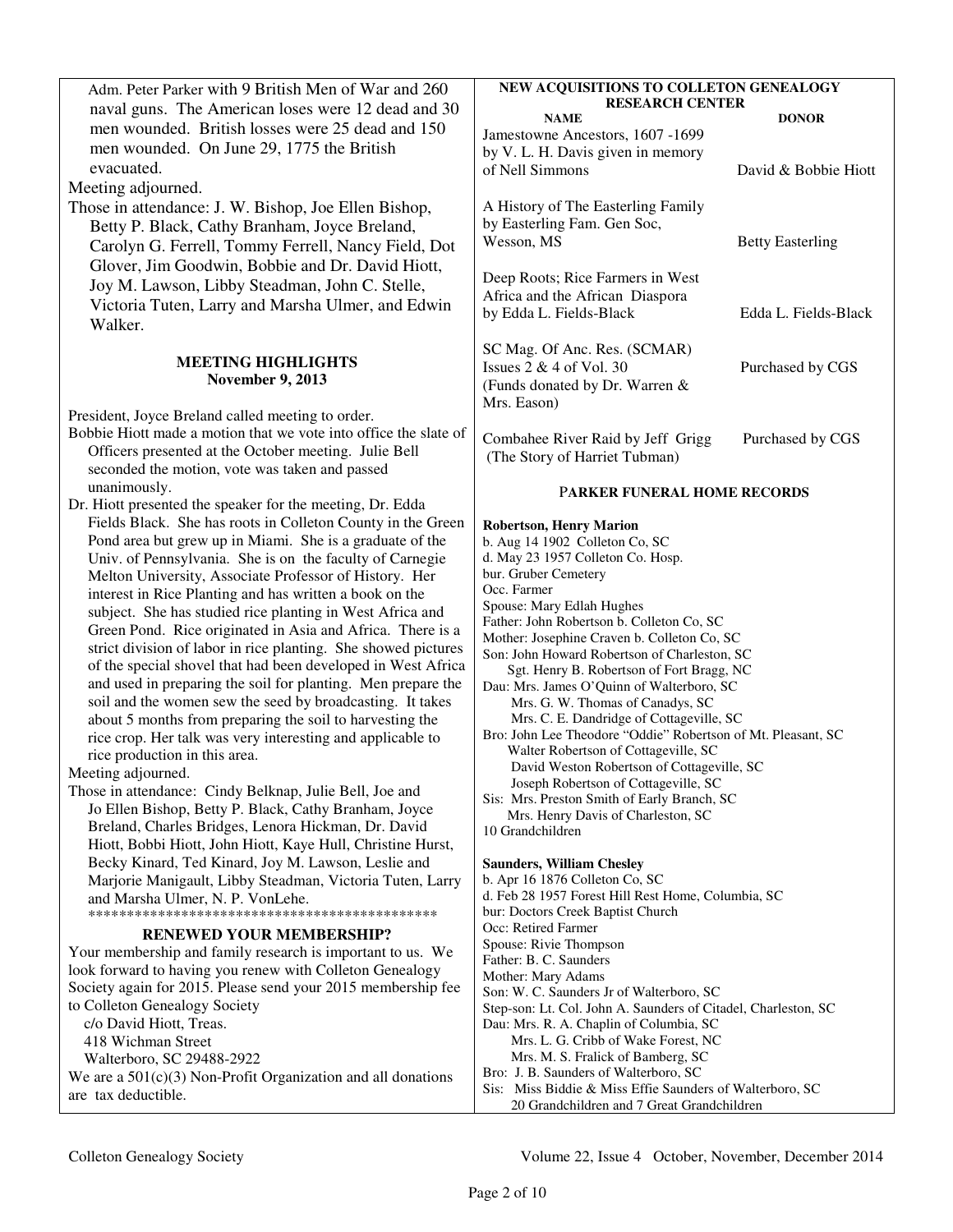## **PARKER FUNERAL HOME RECORDS**

#### **Cont' Sayer, Sidney Gerald**  b. Jul 26 1905 Margate, England d. Mar 01 1957 New Roper Hospital, Charleston, SC bur: Live Oak Cemetery Occ. Horticulturalist Spouse: Clytie Campbell Father: William Thomas Sayer b. Margate, England Mother: Alice Mary Horton b. England Son: Allen Brooke Sayer Dau: Mrs. G. C. Chaplin Jr of Melrose, Charleston, SC Kathy Ann Sayer Bro: Joe Sayer of England Jack Sayer of England Ronald Sayer of England Herbert Sayer of England Sis: Mrs. Sylvia Cowling of England Miss Phillis Sayer of England 1 Granddaughter

#### **Skardon, Alvin Wilson**

b. Apr 16 1876 New Orleans, LA d. Nov 18 1957 Colleton Co. Hospital bur: Live Oak Cemetery Occ: Retired Episcopal Minister Spouse: Genevieve Hooper Father: Ambrose William Skardon b. England Mother: Susan Woepler b. New Orleans, LA Son: Alvin W. Skardon ofYoungstown, OH A. H. Skardon of Spartanburg, SC Beverly N. Skardon of U.S. Army in Germany Rev. Stephen Skardon of New Orleans, LA James W. Skardon of Walterboro, SC Dau: Mrs. Henry A. White of Allendale, SC Sis: Miss Ada Belle Skardon of New Orleans, LA 17 Grandchildren

#### **Smith, Joe Y.**

b. Jul 04 1887 Bamberg Co, SC d. Sep 13 1957 Smoaks, SC bur: Tabernacle Cemetery Occ. Farmer 1 st Spouse: Beulah Jones 2<sup>nd</sup> Spouse: Allie Steedly Son: Horace G. Smith of Branchville, SC Harvey Smith of Smoaks, SC Dau: Mrs. Ben Collins of Trenton, NJ Mrs. Edwin Eppley of York, PA Miss Miriam Smith of Walterboro, SC Mrs. J. C. Linder of Walterboro, SC Sis: Mrs. Laura Williams of Charleston, SC

#### **Starling, James Otis**

b. Jan 31 1895 Columbia, SC d. Sep 17 1957 Beaufort Memorial Hospital bur. Shiloh Baptist Church Cemetery Spouse: Bessie Bishop Father: Claude C. Starling b. Columbia, SC Mother: Lula C. Hipp b. Newberry Co, SC Sis: Miss Marie Starling and Mrs Frank Abell of Columbia, SC Mrs. H. H. Wooten of Elizabethton, TN

## **PARKER FUNERAL HOME RECORDS**

Cont' **Smith, Laura Padgett**  b. Sep 23 1880 Colleton Co, SC d. Jul 04 1957 Adams Run, SC bur. Adams Run Methodist Church Cemetery 1 st Spouse: John H. Smith 2<sup>nd</sup> Spouse: W. T. Sutcliffe Son: D. L. Smith of Adams Run, SC Vernon T. Sutcliffe of Adams Run, SC Mendel R. Sutcliffe of Adams Run, SC Step-Son: William J. Sutcliffe of Charleston, SC Dau: Mrs. C. W. Inabinett of Meggett, SC Mrs. Edward J. Shultz of Adams Run, SC Mrs. Stanley L. Leaming of New Bedford, Mass Step-Dau: Mrs. Ernest Crosby of Walterboro, SC Mrs. Alice S. Miller of Moncks Corner, SC Bro: Eugene H. Padgett of N. Charleston, SC Sis: N. E. Padgett of Ruffin, SC 8 Grandchldren and 10 Great Grandchildren

#### **Smith, Kizzie Phillips**

b. Jan 28 1858 Hampton Co, SC d. Aug 02 1957 bur. Smith Cemetery near Varnville, SC Spouse Josiah Smith Father: Dempsey Phillips b. Hampton Co, SC Mother: Elizabeth b. Hampton Co, SC Son: Frank Smith of Fort Lee, NJ Dau: Ms. Frank Barnes of Walterboro, SC Mrs. Hattie Mosley of Hampton, SC Mrs. John Bowers of Jacksonville, FL 28 Grandchildren and 30 Great Grandchildren

#### **Smith, Lonnie Postelle**

b. May 06 1880 Colleton Co, SC d. Dec 19 1957 Colleton Co, SC bur: Tabor United Methodist Church Cemetery Occ. Farmer and Saw filer Spouse: Mamie Bailey Father: Marion Smith b. Colleton Co, SC Mother: Addie Hudson b. Hampton Co, SC Son: Kenneth Smith of Columbia, SC Marion Smith of Moncks Corner, SC Dau: Mrs. Ralph Burt of Colleton, SC Sis: Mrs. Ruth Beach of Savannah, GA Mrs. Lila B. Hill of Tampa, FL Mrs. J. Crews of Yemassee, SC Mrs. Gladys Saunders of Walterboro, SC 7 Grandchildren

#### **Stanfield, George Oliver**

b. Oct 01 1885 Colleton Co, SC d. Mar 16 1957 Colleton Co. Hosp. bur Grace Advent Christian Church Cemetery Occ: Farmer Spouse: Cora Harrison Sons: Heyward, Marion & Harry Stanfield of Colleton Co, SC. Dau: Inez Stanfield Crosby Bazzle of Walterboro, SC Mrs. A. J. Barwick, Mrs. J. W. Caddin, Mrs. Coleman. Byrd all of Colleton Co, SC Half-Bros: Barney and Byrd Crosby of Ritter, SC 41 Grandchildren and 20 Great Grandchildren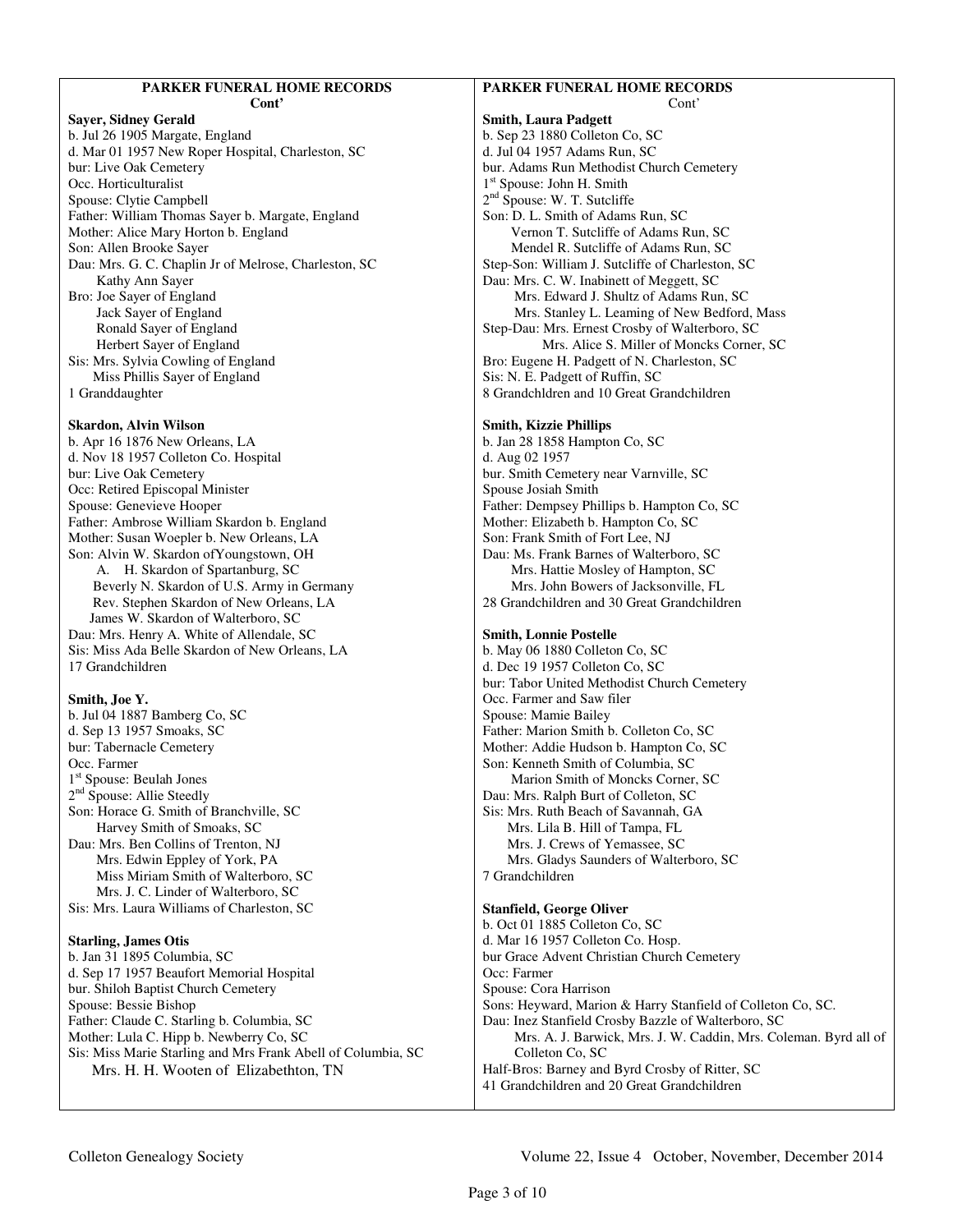From the Fall of 2002 THE RICE PLANTER has been featuring ancestral families of Colleton County, South Carolina. We wish to thank our members for their contribution of their research which has enabled us to bring to you information on Colleton County Ancestors. Our membership has grown over the years and we realize that perhaps some of our members may not know of some of the families which have appeared in The Rice Planter over the past twelve years. Listed below are the Families that have been featured in previous issues. If you need and are missing any issues which could help you in your research please feel free to contact our Archivist Dr. David Hiott.

| NAME OF FAMILY                         | <b>BEGINNING VOL &amp; ISSUE</b> | <b>ENDING VOL &amp; ISSUE</b> | <b>B &amp; E DATES</b> |
|----------------------------------------|----------------------------------|-------------------------------|------------------------|
| THE KINSEY FAMILY                      | VOL 22 ISSUE 4                   |                               | Dec 2014               |
| THE CHASSEREAU FAMILY                  | VOL 20 ISSUE 1                   | VOL 22 ISSUE 3                | Jan 2012 - Sep 2014    |
| FAMILY OF RIGHT THOMAS WILLIAM ROBERTS | VOL 19 ISSUE 2                   | VOL 19 ISSUE 4                | Apr 2011 - Dec 2011    |
| THE JOHN S. JONES FAMILY               | VOL 18 ISSUE 1                   | VOL 19 ISSUE 1                | Jan 2010 - Mar 2011    |
| JAMES E. WILLIAMS FAMILY               | VOL 17 ISSUE 2                   | VOL 17 ISSUE 4                | Apr 2009 - Dec 2009    |
| JAMES SMITH FAMILY                     | VOL 16 ISSUE4                    | VOL 17 ISSUE 2                | Oct 2007 - Jun 2009    |
| LINDER FAMILY INFORMATION              | VOL 15 ISSUE 3                   | VOL 15 ISSUE 3                | Jul 2007 - Sep 2007    |
| NETTLES FAMILY INFORMATION             | VOL 15 ISSUE 2                   | VOL 15 ISSUE 2                | Apr 2007 - Jun 2007    |
| THE FONTAINES                          | VOL 11 NUMBER 4                  | VOL 11 NUMBER 4               | Winter 2003            |
| THE JOSEPH (KOGER) RISHER              | VOL 11 NUMBER 3                  | VOL 11 NUMBER 3               | <b>FALL 2003</b>       |
| <b>REUBEN LANE R.S.</b>                | VOL 10 NUMBER 3                  | VOL 10 NUMBER 3               | <b>FALL 2002</b>       |

#### KINSEY FAMILY HISTORY FROM BERN, SWITZERLAND TO AMERICA

#### RESEARCHED BY MYRTLE KINARD LINDER

Queen Anne of England invited thousands of Protestant Germans from the Palatinate to seek asylum in England from religious persecution. Colonies of these had been sent to New York and from there to South Carolina. Many of the German Protestants remained in England, poor and unable to help themselves. They were living on the charities of the Queen. There had been no provision for them to emigrate to America.

Baron Christopher DeGraffenreid had induced about fifteen hundred to migrate with him to America. Queen Anne seeing a great opportunity for many of these individuals to emigrate to America, made an agreement with DeGraffenreid to take 650 of them to America.

While in London, England Baron Christopher DeGraffenreid met with Louis Mitchell. Mr. Mitchell had been to America and spent a number of years there. He had been exploring searching for large and vacant tracts of land in Pennsylvania, Virginia and Carolina. The two men were determined and purchased 10,000 acres of land between Neuse and Cape Fear Rivers on which 650 people could relocate. The land cost 20 shillings per 100 acres. They also agreed to a quit-rent of 6 pence per 100 acres a year. Each family was given two hundred and fifty acres of land for five years without payments, after which they were to pay two pence per acre per year. They were to be furnished with tools, cattle, hogs, and sheep with payments not due for seven years. They would be supplied with food, to be paid for after the second year. Queen Anne furnished them with clothes and paid five pound, ten shillings per person for transportation to America. All of the above were agreed upon and written and signed. All negotiations between the Queen, the Queen's Commissioners, the Swiss leaders of the colony and the Lords-Proprietors may be seen in Hawks' History. In 1710 Baron Christopher DeGraffenreid, a Swiss nobleman from Bern, Switzerland emigrated to America bringing with him 650 Swiss/Germans which were packed into just two ships.

In December of 1710 they landed safely in America, rejoiced at the prospect of occupying their own land, farming and no longer dependent on the charities of others. The colony of German Swiss built a town and named it New-Berne after Bern the capital of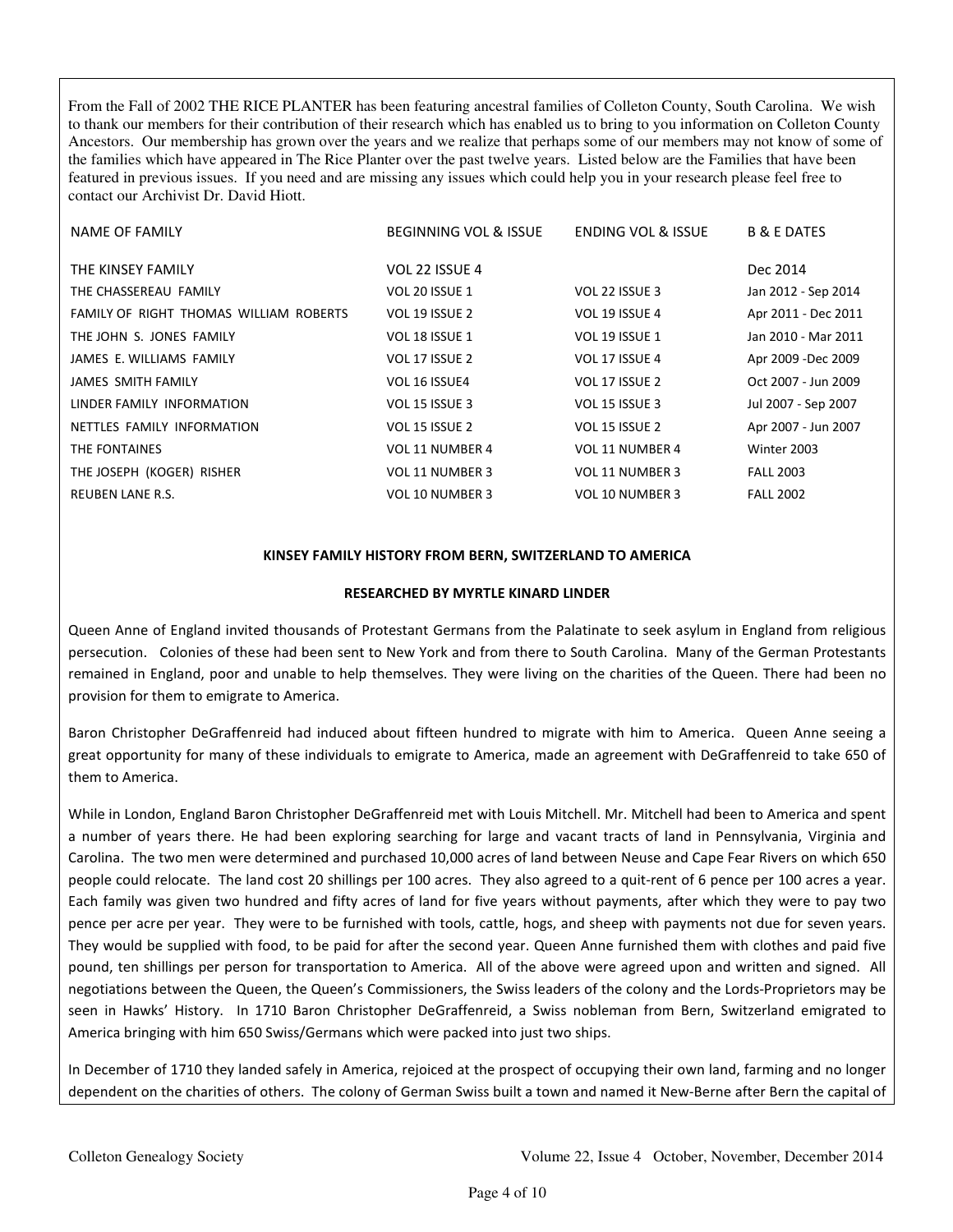#### Switzerland.

Among these pioneers were John Kinsey and his family. We learn that he paid Peter Mallard twenty pounds for 100 acres of land on Salem Creek in Craven County, NC. A group of men; John Kinsey, Jacob Sheets, John Simons, and Peter Ramon were authorized by the Colony to build a church of England. The building was to be thirty feet long and twenty feet wide and twelve feet high and they called it the Palatine Church. On Sep of 1749 John Kinsey was one of the people to sign a petition to King George II, of England, By signing this petition they the signers acknowledged that they had arrived in 1710. John Kinsey was awarded 100 additional acres on Oct 16 1749 and then on Nov 17 1750 he purchased an additional 100 acres of land for 13 shillings.

John Kinsey's will was written April 09 1752 and probated in May 1752. The will mentioned his wife and his children John Jr, Joseph, Samuel, Absalom, Christian, and Easter.

Joseph, John's son was a blacksmith by trade. He married Mary Williams and they lived in Jones County, NC His will was written January 31 1807. It mentioned his second wife, Philpenah Miller and his children; Jesse, Easter, Alice, Marion, Coelia, John, and Joseph Jr. All the children were from his  $1<sup>st</sup>$  wife Mary Williams.

Jesse Kinsey, son of Joseph and grandson of John Kinsey is found in South Carolina. He sold 139 acres of land in Jones County, NC to Joseph Kinsey Jr for \$300.00. From 1820-1827 Jesse Kinsey's sons; Henry, John "Jack" and Joseph are listed as Colleton County, SC Jurors.

Many of the South Carolina Kinsey Families descend from this Kinsey Line.

#### SOUTH CAROLINA DESCENDANTS OF JOHN RIPLEY KINSEY

#### G*eneration One*

- 1. **John Ripley Kinsey**, born about 1693 in Switzerland, died Apr 9 1752 in Craven County, NC. He married **Mary Esther Isler**, born about 1700 in Craven County, NC, died about 1752 in Craven County, NC. *Children:*
	- + 2 i. Joseph Antoine Kinsey born about 1740.

#### *Generation Two*

- 2. **Joseph Antoine Kinsey**, born about 1740 in Craven County, NC, died about 1807 in Jones County, NC. He married (1) **Mary Williams**, about 1760 in North Carolina, born about 1746 in North Carolina, died about 1794 in Jones County, NC. *Children:*
	- + 3 i. Alice Melinda Kinsey born about 1760.
	- + 4 ii. Jesse W. Kinsey born about 1762.
		- 5 iii. Esther Kinsey, born about 1764.
		- 6 iv. Marian "Mary Ann" Kinsey, born about 1768.
		- 7 v. Coelia Kinsey, born about 1769.
	- + 8 vi. John Wesley "Jack" Kinsey born about 1765.
		- 9 vii. Elizabeth Betsey Celia Kinsey, born about 1773.
		- 10 viii. Joseph Antoine Kinsey Jr, born about 1777, died about 1857.

He married (2) **Philpenah Miller** 

## *Generation Three*

3. **Alice Melinda Kinsey**, born about 1760 in Jones County, NC, died about 1835 in Colleton County, SC. She married **John Garris**, born about 1770 in North Hampton, NC (son of **William Benjamin Garris** and **Elizabeth Sikes**), died about 1799 in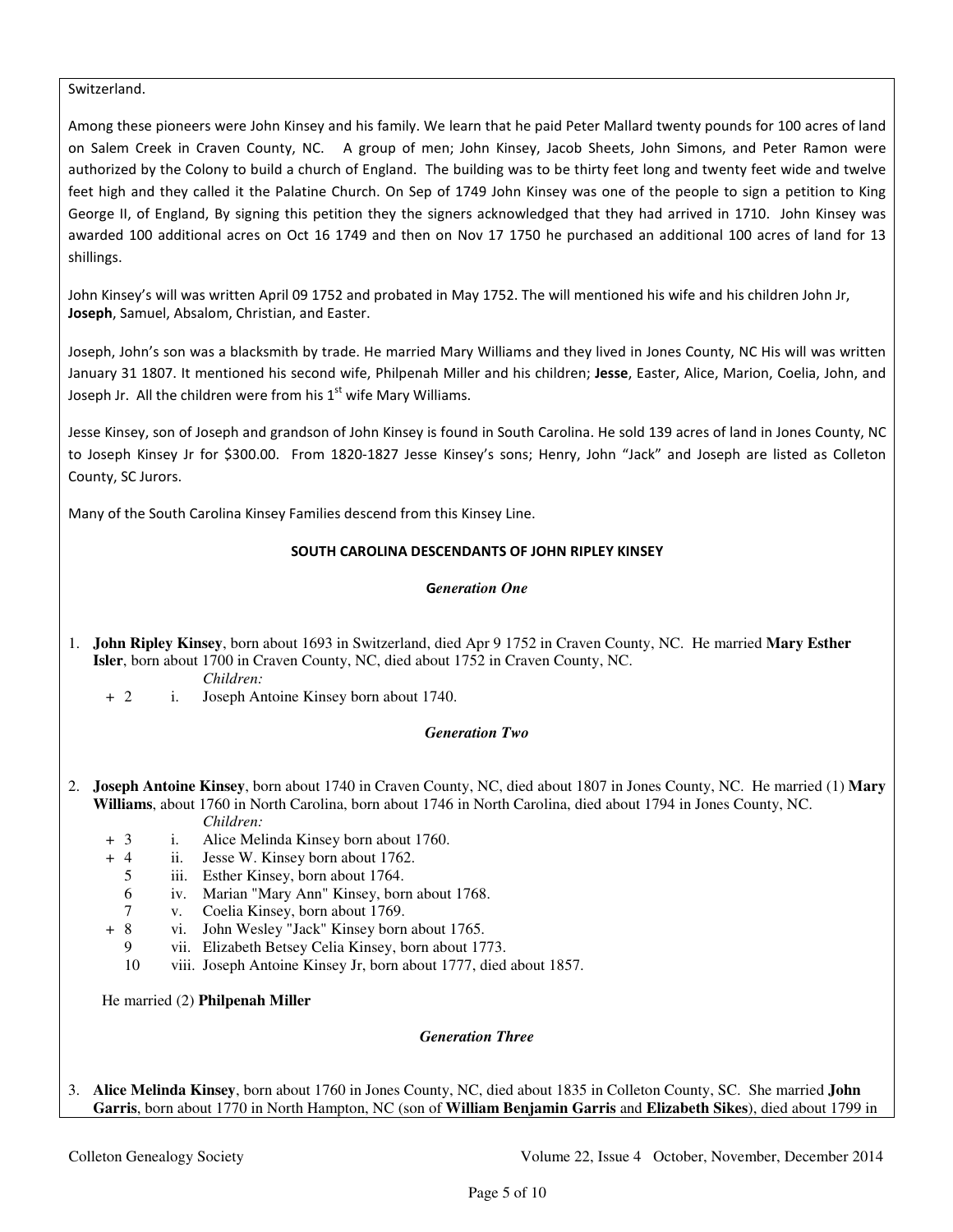#### North Carolina.

- *Children:*
- + 11 i. Griffin Garris Sr born 1786.
	- 12 ii. Priscilla Garris, born about 1788 in North Carolina.
	- 13 iii. Ann Garris, born about 1790 in Lenoir, NC.
	- 14 iv. Daughter Garris, born about 1792.
	- 15 v. Irene Garris, born about 1798.
- + 16 vi. Elizabeth Melinda "Sarah" Garris born 1800.
- + 17 vii. Charlotte "Lottie" Garris born about 1804.
- 4. **Jesse W. Kinsey**, born about 1762, died about 1825.

*Children:*

- + 18 i. John "Henry" Kinsey Sr born about 1788.
- + 19 ii. Lewis J. Kinsey born about 1790.
- 8. **John Wesley "Jack" Kinsey**, born about 1765 in Jones County, NC, died about 1850. John Wesley "Jack" Kinsey moved to Jefferson County, Florida before 1847. He married **Elvira Mannie Jones**, born 1770 in North Carolina.
	- *Children:*
	- + 20 i. Elvirah Alice Kinsey born Jul 1 1798.
	- + 21 ii. James W. Kinsey born Feb 22 1800.
	- + 22 iii. Joseph F. Kinsey born Mar 3 1801.
		- 23 iv. Elizabeth Kinsey, born Mar 15 1804.
	- + 24 v. John Kinsey born Feb 20 1806.<br>25 vi. Harriet Kinsey, born Apr 7 1808
		- vi. Harriet Kinsey, born Apr 7 1808.
		- 26 vii. Jesse Kinsey, born Apr 20 1811 in South Carolina, died 1860 in Jefferson County, Fl. Moved to Florida and raised his family there. He married Sarah Ann Hanners, born 1817 in Georgia, died 1870 in Jefferson County, Fl.
	- + 27 viii. William M. Kinsey born Jul 1 1813.
		- 28 ix. Anetus Kinsey, born Nov 29 1816.<br>29 x. Mary Ann Kinsey, born Jan 15 181
			- 29 x. Mary Ann Kinsey, born Jan 15 1819 in South Carolina, died Oct 26 1892 in Jefferson County, Fl. Moved to Florida and raised family there. She married Littleberry Walker.

#### *Generation Four*

11. **Griffin Garris Sr**, born 1786 in Lenoir County, NC, died 1836 in Colleton County, SC, buried in Garris Family Cemetery, Smoaks, Colleton County, SC, military: Served North Carolina Militia from Lenoir County, NC During War of 1812. He married **Elvirah Alice Kinsey**, about 1816 in Colleton County, SC, born Jul 1 1798 in New Bern, NC (daughter of **John Wesley "Jack" Kinsey** and **Elvira Mannie Jones**), died about 1878 in Colleton County, SC, buried in Garris Family Cemetery, Smoaks, Colleton County, SC.

*Children:*

- + 30 i. Elizabeth "Betsy" Garris born Apr 16 1817.
	- 31 ii. John Garris, born Aug 10 1819 in Colleton County, SC, died Dec 15 1863 in Cassville, GA, military CSA. He married (1) Nancy Smith.
		- He married (2) Marilla Lyons, born about 1833 in South Carolina, died about 1894 in Colleton County, SC.
	- 32 iii. George Garris, born about 1820, died about 1836 in Colleton County, SC. Possibly (marriage to a Sara Unknown).
- + 33 iv. William A. "Billy" Garris born Aug 19 1821.
- + 34 v. Griffin Garris Jr born Nov 20 1823.
- + 35 vi. Berry William "Barry" Garris born Jul 17 1826.
- + 36 vii. Charles Glover Garris born Nov 2 1827.
	- 37 viii. Abner Garris, born Jun 12 1831 in Colleton County, SC, died 1836 in Colleton County, SC.
- 16. **Elizabeth Melinda "Sarah" Garris**, born 1800 in Lenoir, Caldwell County, NC, died 1885 in Colleton County, SC. She married (1) **Griffin Saunders**, about 1817, born 1770 in North Carolina (son of **James Hardy Saunders** and **Celia Griffin**), died 1838 in Colleton County, SC.

*Children:*

38 i. Joseph William Saunders, born about 1819 in Colleton County, SC, died about 1840 in Colleton County, SC.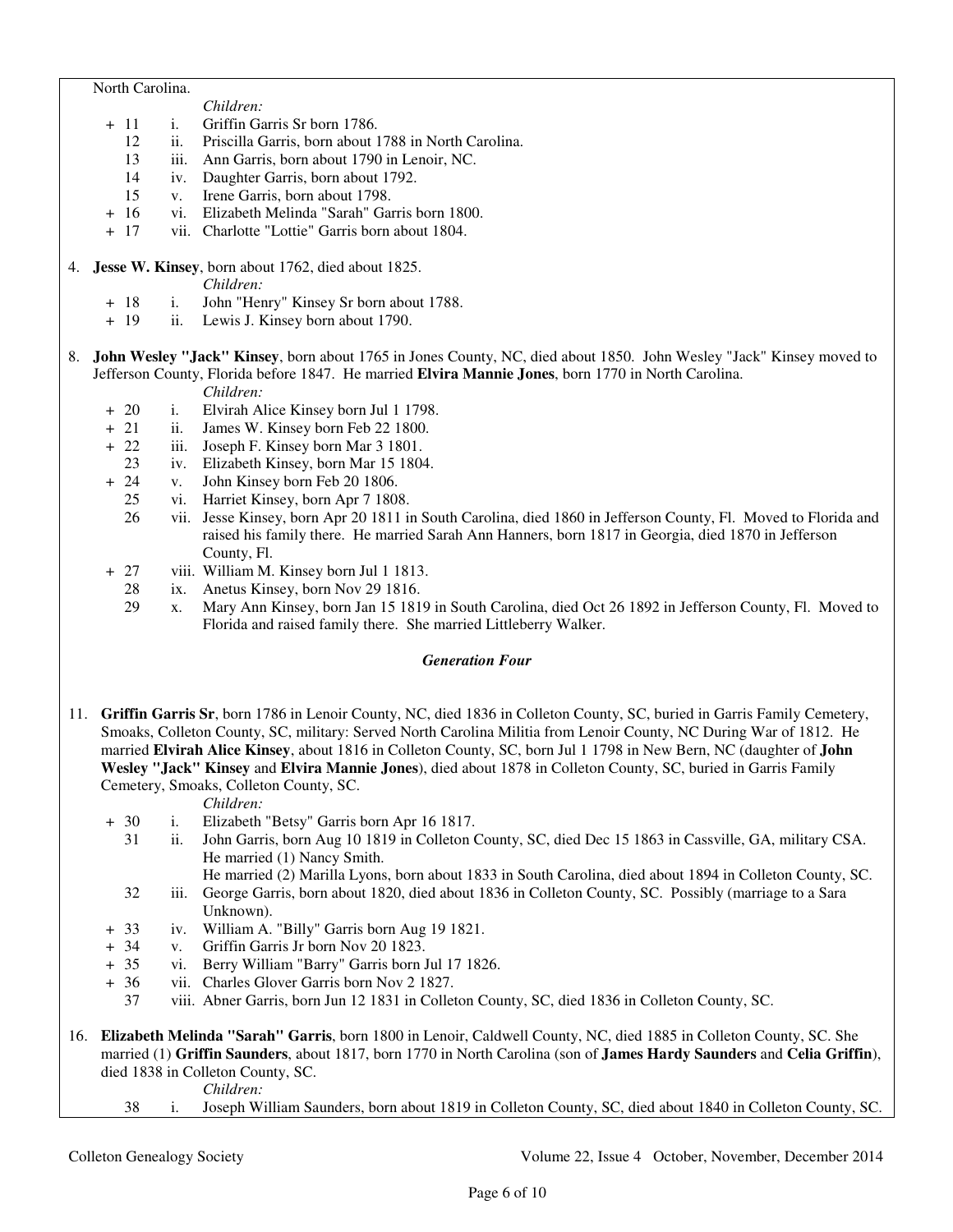- + 39 ii. Griffin Garris Saunders Sr born Jan 17 1821.
- + 40 iii. Sarah Elizabeth Saunders born Jan 06 1823.
- + 41 iv. Mary Celia Ann Saunders born Jun 08 1825.

She married (2) **Unknown Carter**.

 She married (3) **Thomas Huey Caldwell**, born 1799 in Ireland (son of **Thomas Giles Caldwell Sr** and **Elizabeth Ann Unknown**).

*Children:*

- + 42 v. Sarah "Melinda" Caldwell born Jan 26 1833.
- 17. **Charlotte "Lottie" Garris**, born about 1804, died about 1885 in Colleton County, SC. She married **Jesse Garris**, died before 1850. .

*Children:*

- 43 i. Calvin Garris, born about 1824 in South Carolina, died 1864 in Franklin, TN, military CPL in Company E 24th SC Inf.
- 44 ii. Irene E. G. Garris, born Sep 10 1827, died Jan 15 1910, buried in Smoaks, Colleton County, SC. Living in 1870 with brother, SPJ Garris and his wife Mary.
- 45 iii. Philpenah M. E. "Poene" Garris, born Jan 10 1841 in Colleton County, SC, died Jun 28 1909, buried in Smoaks Baptist Church Cemetery, Smoaks, Colleton County, SC. .
- + 46 iv. Senas Pinckney Jasper "Pink" Garris Sr born Oct 6 1842.
- 18. **John "Henry" Kinsey Sr**, born about 1788, died about 1880. He married **Lavenia "Vinnie" Crosby**, born about 1790 in Colleton County, SC (daughter of **Peter C. Crosby** and **Margaret L. Strickland**).

*Children:*

- + 47 i. Elizabeth Kinsey born about 1820.
- + 48 ii. James K. Kinsey born about 1823.
- + 49 iii. Violetta "Lettie" or "Vinny" Kinsey born about 1830.
- + 50 iv. Henry Kinsey born about 1833.
- + 51 v. John "Lewis" Kinsey born Sep of 1835.<br>+ 52 vi. George Washington "George Wash" Kin
- vi. George Washington "George Wash" Kinsey born about 1837.
- + 53 vii. Levinia Leonie Kinsey born about 1840.
- 19. **Lewis J. Kinsey**, born about 1790. He married **Sarah "Sally" Carter**, born about 1794, died After 1860. *Children:*
	- + 54 i. James "Elzy" Kinsey born about 1812.<br>+ 55 ii. Henry E. Kinsey born Jan 29 1814.
	- ii. Henry E. Kinsey born Jan 29 1814.
	- + 56 iii. Lewis J. Kinsey Jr born Jun 19 1822.
	- + 57 iv. Mahala Kinsey born about 1823.
	- + 58 v. Ransom Kinsey born about 1827.
	- + 59 vi. Delilah "Lila" Kinsey born about 1831.
	- + 60 vii. Jesse Kinsey born about 1832.
	- + 61 viii. Caroline Kinsey born about 1835.
		- 62 ix. Sarah "Sally" Kinsey, born about 1837.
- 20. **Elvirah Alice Kinsey** (See marriage to number 11.)
- 21. **James W. Kinsey**, born Feb 22 1800, died Dec 10 1882. He married **Nancy Padgett**, born about 1804, died After 1870 in Colleton County, SC.

*Children:*

- + 63 i. Riley Kinsey born about 1827.
- + 64 ii. Joseph S. Kinsey born Sep 18 1829.
- + 65 iii. James "Jim" Kinsey born about 1835.
	- 66 iv. Mary Kinsey, born about 1837, died Dec 25 1910, buried in Tabernacle Cemetery, Smoaks, SC. She married Burrell Luther Jones Sr, born Oct 2 1856 (son of Brinson R. Jones and Elizabeth Flynn), died Jul 18 1926, buried in Tabernacle Cemetery, Smoaks, SC.
- + 67 v. John E. Kinsey born about 1839.
- + 68 vi. Andrew Brabham Kinsey born about 1839.
- + 69 vii. Vastine C. Kinsey born about 1843.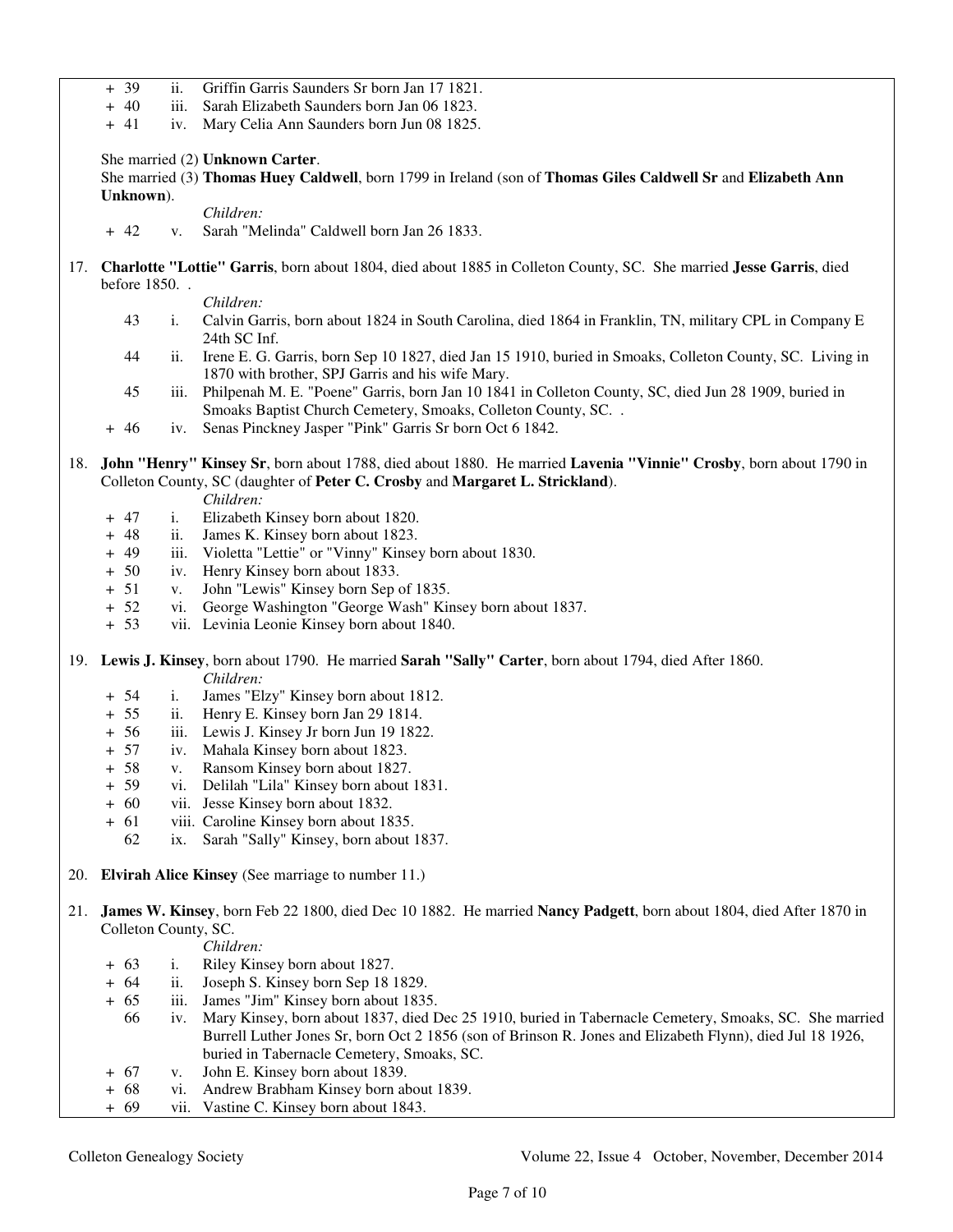- + 70 viii. Anna Kinsey born about 1844. 71 ix. Sarah Jane Kinsey, born about 1847, died Dec 28 1877, buried in Tabernacle Cemetery, Smoaks, SC. She married Burrell Luther Jones Sr, born Oct 2 1856 (son of Brinson R. Jones and Elizabeth Flynn), died Jul 18 1926, buried in Tabernacle Cemetery, Smoaks, SC.
- + 72 x. Harriet O. Kinsey born about 1848.
	- 73 xi. Martha Kinsey, born about 1849. She married Martin Jones.
- 22. **Joseph F. Kinsey**, born Mar 3 1801 in South Carolina, died 1864 in Jefferson County, Fl. Moved to Florida and raised their family there. He married **Caroline Stanley**, born 1806 in South Carolina, died 1870 in Jefferson County, Fl. **Caroline**: Sister to Eveline Stanley wife of John Wesley Kinsey.

- *Children:*<br>74 i. Rebecca Kinsey i. Rebecca Kinsey, born May 19 1825 in South Carolina, died Jun 30 1911 in Florida, buried in Bishop Cemetery, Monticello, FL. Adopted. She married John Wesley Grubbs, Apr 23 1842 in Jefferson County, Fl, born 1820 in Georgia (son of Benjamin Grubbs and Mary Ann Gore), died Mar 06 1865 in Florida during the Civil War.
- 75 ii. Perry Kinsey, born about 1829 in Georgia, died Aug 17 1862 in Richmond, Va.
- 76 iii. William A. Kinsey, born Oct 17 1834 in Aucilla, Jefferson County, FL, died Jan 30 1902 in Jefferson County, Fl.
- 77 iv. Joanna Kinsey, born May 10 1836 in Aucilla, Jefferson County, FL, died Jun 5 1892 in Monticello, Jefferson County, FL.
- 78 v. John Jack Kinsey, born about 1836 in Aucilla, Jefferson County, FL, died Oct 18 1862 in Jefferson County, Fl.
- 79 vi. Dorothy Kinsey, born about 1838 in Aucilla, Jefferson County, FL.
- 80 vii. Joseph F. Kinsey Jr, born about 1840 in Aucilla, Jefferson County, FL, died Aug 12 1863 in Raleigh, Henico County, VA.
- + 81 viii. Russell "Elliot" Kinsey born Oct 07 1844.
	- 82 ix. Tulious K. Kinsey, born Apr 23 1844 in Aucilla, Jefferson County, FL, died Apr 26 1920 in Perry, Taylor County, FL.
	- 83 x. Bryant Kinsey, born Aug of 1850 in Aucilla, Jefferson County, FL, died 1922 in Jefferson County, Fl. (34 xi. Samuel William Kinsey, born Jul 04 1854 in Aucilla, Jefferson County, FL, died Jan 30 1936 in Jeffers
	- 84 xi. Samuel William Kinsey, born Jul 04 1854 in Aucilla, Jefferson County, FL, died Jan 30 1936 in Jefferson County, Fl.
- 24. **John Kinsey**, born Feb 20 1806, died 1880. Moved to Florida and raised his family there. He married **Eveline Stanley**, born 1817, died 1867 in Monticello, Jefferson County, FL. **Eveline**: Sister to Carolina Stanley wife of Joseph F. Kinsey. *Children:*
	- 85 i. Joel Kinsey, born about 1837.
	- 86 ii. Richard Kinsey, born about 1840 in Aucilla, Jefferson County, FL.
	- 87 iii. Harriett Kinsey, born about 1841.
	- 88 iv. Ulysses Duncan Kinsey, born May of 1846 in Aucilla, Jefferson County, FL.
	- 89 v. Mary Mariah Kinsey, born about 1850 in Aucilla, Jefferson County, FL.
	- 90 vi. John Kinsey, born about 1854 in Florida.
- 27. **William M. Kinsey**, born Jul 1 1813 in Colleton County, SC, died Sep 24 1889 in Colleton County, SC, buried in Smoaks Baptist Church Cemetery, Smoaks, Colleton County, SC. He married **Harriet Ann Smoak**, about 1837, born Jul 24 1818 in Colleton County, SC (daughter of **David William Smoak** and **Susan Charity "Lottie" Prine**), died Feb 28 1895 in Colleton County, SC, buried in Smoaks Baptist Church Cemetery, Smoaks, Colleton County, SC.

*Children:*

- + 91 i. Joseph A. Kinsey born Nov 13 1838.
- + 92 ii. William Boyd Kinsey born Nov 06 1843.
	- 93 iii. Iredell E. Kinsey, born Dec 02 1844, died May 23 1859, buried in Smoaks Baptist Church Cemetery, Smoaks, Colleton County, SC.
- + 94 iv. Amanda Elvira Kinsey born Mar 02 1846.
- + 95 v. John Edward Kinsey born Jul 26 1848.<br>96 vi. Sarah Catherine Kinsey, born about 185
	- 96 vi. Sarah Catherine Kinsey, born about 1850, died about 1863, buried in Smoaks Baptist Church Cemetery, Smoaks, Colleton County, SC.
- + 97 vii. Julia Augusta Kinsey born May 01 1852.
- + 98 viii. Charles English Kinsey born Mar 1 1854.
- + 99 ix. Ervin "Erasmus" or "Raz" Kinsey born about 1860.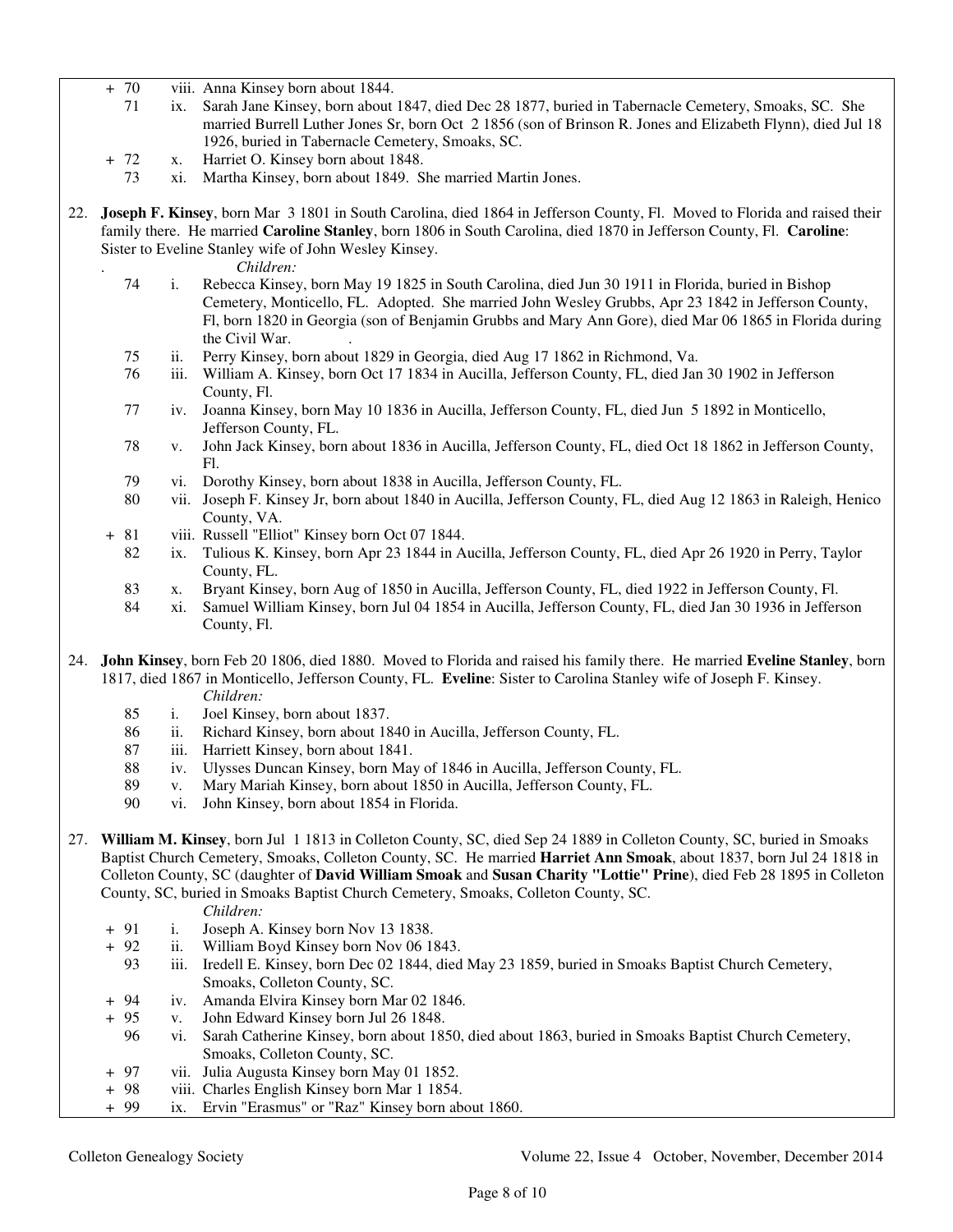100 x. Josephine Kinsey, born about 1863, died young.

### *Generation Five*

30. **Elizabeth "Betsy" Garris**, born Apr 16 1817 in Smoaks, Colleton County, SC, died Feb 15 1879 in Smoaks, Colleton County, SC, buried in Carter's Ford Baptist Church, Lodge, SC. She married (1) **James Wilson Miley**, born Apr 16 1816 in Barnwell District, SC (son of **Robert Miley** and **Elizabeth Smoak**), died Feb 15 1878 in South Carolina.

*Children:*

- 101 i. George Miley, born about 1839, died about 1865 in Mississippi during Civil War. He married Sarah Jane Smith, born about 1844 in Colleton County, SC (daughter of David Lawrence Smith and Joannah Smoak), died May 22 1928 in Richland County, SC, buried in Ft Motte, SC. Sarah: According to the 1900 Census Sarah Jane Walker had 9 children and was widowed however only five living.
- 102 ii. John Miley, born about 1841, died Jul 22 1864 in Battle of Atlanta in American Civil War. He married Caroline Smith, born Feb 18 1840 in Colleton County, SC (daughter of David Lawrence Smith and Joannah Smoak), died Apr 20 1915 in Colleton County, SC, buried in Little Swamp United Methodist Cemetery, Bamberg County, SC. Caroline: According to death certificate of Caroline Smith Kinsey she was born Jan 18 1840.
- 103 iii. Elizabeth Amanda "Lizzie" Miley, born Aug 05 1843 in Smoaks, Colleton County, SC, died Jun 11 1911, buried in Live Oak Cemetery, Walterboro, SC. She married (1) Joseph A. Kinsey, born Nov 13 1838 (son of William M. Kinsey and Harriet Ann Smoak), died May 12 1865, buried in Smoaks Baptist Church Cemetery, Smoaks, Colleton County, SC. She married (2) Abner Brown "Abbie" Garris Sr, Dec 12 1867, born Dec 23 1844 in Colleton County, SC (son of William A. "Billy" Garris and Charlotte Ann "Lottie" Smoak), died Mar 26 1931, buried in Live Oak Cemetery, Walterboro, SC, military War Between the States.
- 104 iv. Joseph Clark Miley, born Feb 12 1845 in Colleton County, SC, died Aug 14 1881, buried in Old Bethesda Church, Bamberg, SC, military: War Between The States. He married Amanda Elvira Kinsey, Nov 08 1870, born Mar 02 1846 (daughter of William M. Kinsey and Harriet Ann Smoak), died Aug 02 1928, buried in Old Bethesda Church, Bamberg, SC.
- 105 v. James Wilson "Big Jim" Miley, born Oct 3 1846 in Colleton County, SC, died Sep 28 1915 in Walterboro, Colleton County, SC, buried in Little Swamp United Methodist Cemetery, Bamberg County, SC, military Served in Civil War. He married Arimental Pearl "Mitty" Garris, Dec 12 1867 by Rev. L. Linder, born Apr 16 1846 (daughter of William A. "Billy" Garris and Charlotte Ann "Lottie" Smoak), died Mar 21 1925, buried in Little Swamp United Methodist Cemetery, Bamberg County, SC.

 She married (2) **James Graham "Humpie Jim" Padgett**, born Sep 9 1815 in Bamberg County, SC (son of **Samuel S. "Teacher Sam" Padgett** and **Elizabeth Goodwin**), died Mar 22 1882 in Colleton County, SC, buried in Goodwin-Padgett Cemetery, Padgetts, Colleton County, SC.

 *Children:*

- 106 vi. Robert Rutledge Padgett, born Apr 8 1848 in Padgetts, Colleton County, SC, died Feb 5 1918 in Padgetts, Colleton County, SC, buried in Goodwin-Padgett Cemetery, Padgetts, Colleton County, SC. He married (1) Ursula Jane "Sula" Garris, Feb 1 1866 in Colleton County, SC, born Jul 29 1847 in Colleton County, SC (daughter of William A. "Billy" Garris and Charlotte Ann "Lottie" Smoak), died Nov 12 1887 in Colleton County, SC, buried in Goodwin-Padgett Cemetery, Padgetts, Colleton County, SC. He married (2) Rebecca L. Hiers, May 23 1888 in Colleton County, SC, born Sep 8 1866 in Colleton County, SC, died Dec 16 1942 in Colleton County, SC, buried in Goodwin-Padgett Cemetery, Padgetts, Colleton County, SC. Rebecca: Daughter of George Hiers and Mary Hiers. Funeral home records show birth date as Oct 12 1867 (we chose to take tombstone date of birth).
- 107 vii. Elvirah Jane Padgett, born Dec 31 1853 in Colleton County, SC, died May 29 1938 in Epley, Lamar County, Miss, buried in Oral Cemetery, Clyde, Lamar County, Miss. She married John Chester Hanberry, born May 10 1842 in Barnwell County, SC (son of John Hanberry and Eleanor Dowling), died Feb 10 1908 in Prentiss, Miss, buried in Oral Cemetery, Clyde, Lamar County, Miss.